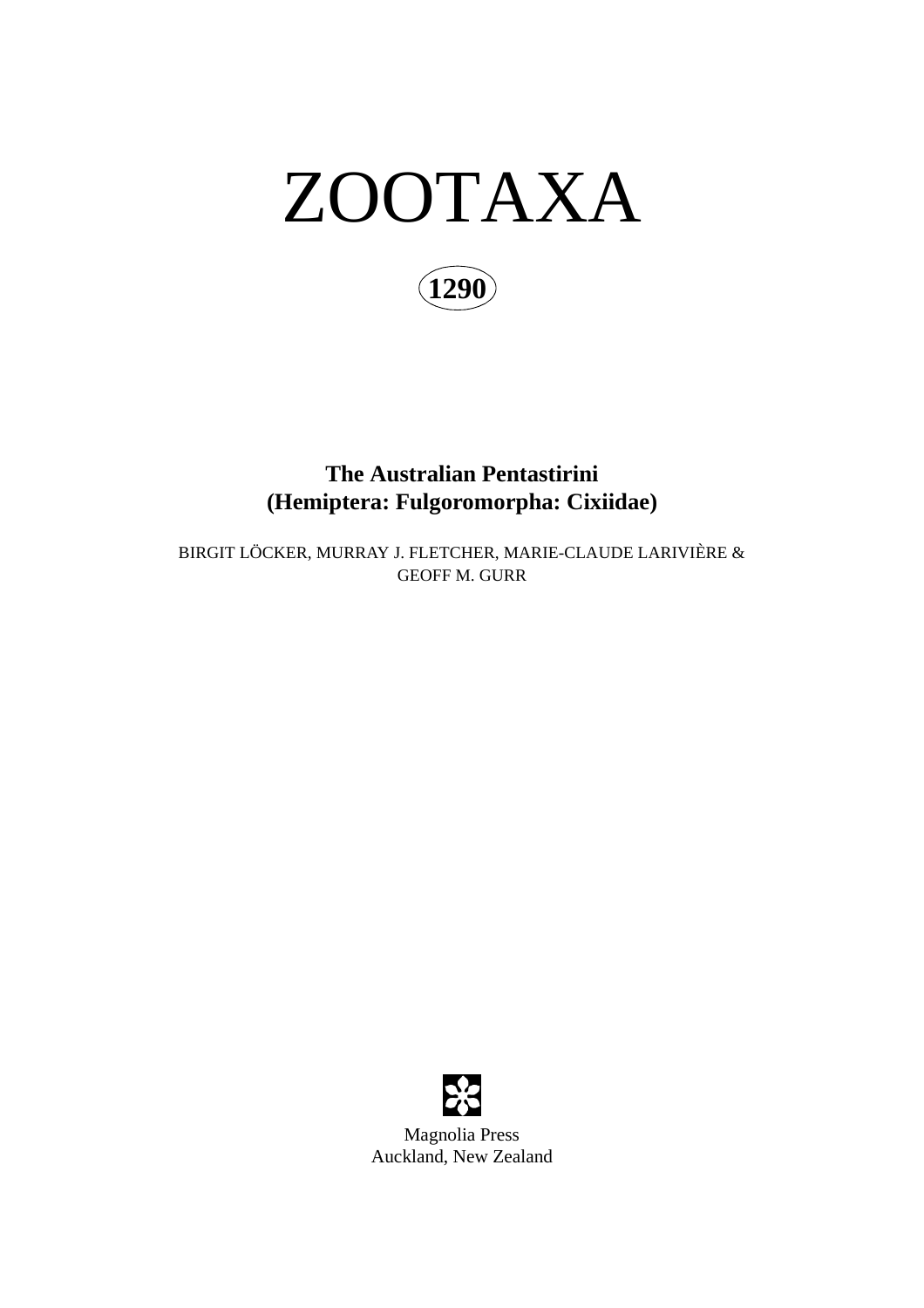BIRGIT LÖCKER, MURRAY J. FLETCHER, MARIE-CLAUDE LARIVIÈRE & GEOFF M. GURR **The Australian Pentastirini (Hemiptera: Fulgoromorpha: Cixiidae)** (*Zootaxa* 1290) 138 pp.; 30 cm. 14 Aug. 2006 ISBN 978-1-86977-026-6 (paperback) ISBN 978-1-86977-027-3 (Online edition)

FIRST PUBLISHED IN 2006 BY Magnolia Press P.O. Box 41383 Auckland 1030 New Zealand e-mail: zootaxa@mapress.com http://www.mapress.com/zootaxa/

© 2006 Magnolia Press

All rights reserved.

No part of this publication may be reproduced, stored, transmitted or disseminated, in any form, or by any means, without prior written permission from the publisher, to whom all requests to reproduce copyright material should be directed in writing.

This authorization does not extend to any other kind of copying, by any means, in any form, and for any purpose other than private research use.

ISSN 1175-5326 (Print edition) ISSN 1175-5334 (Online edition)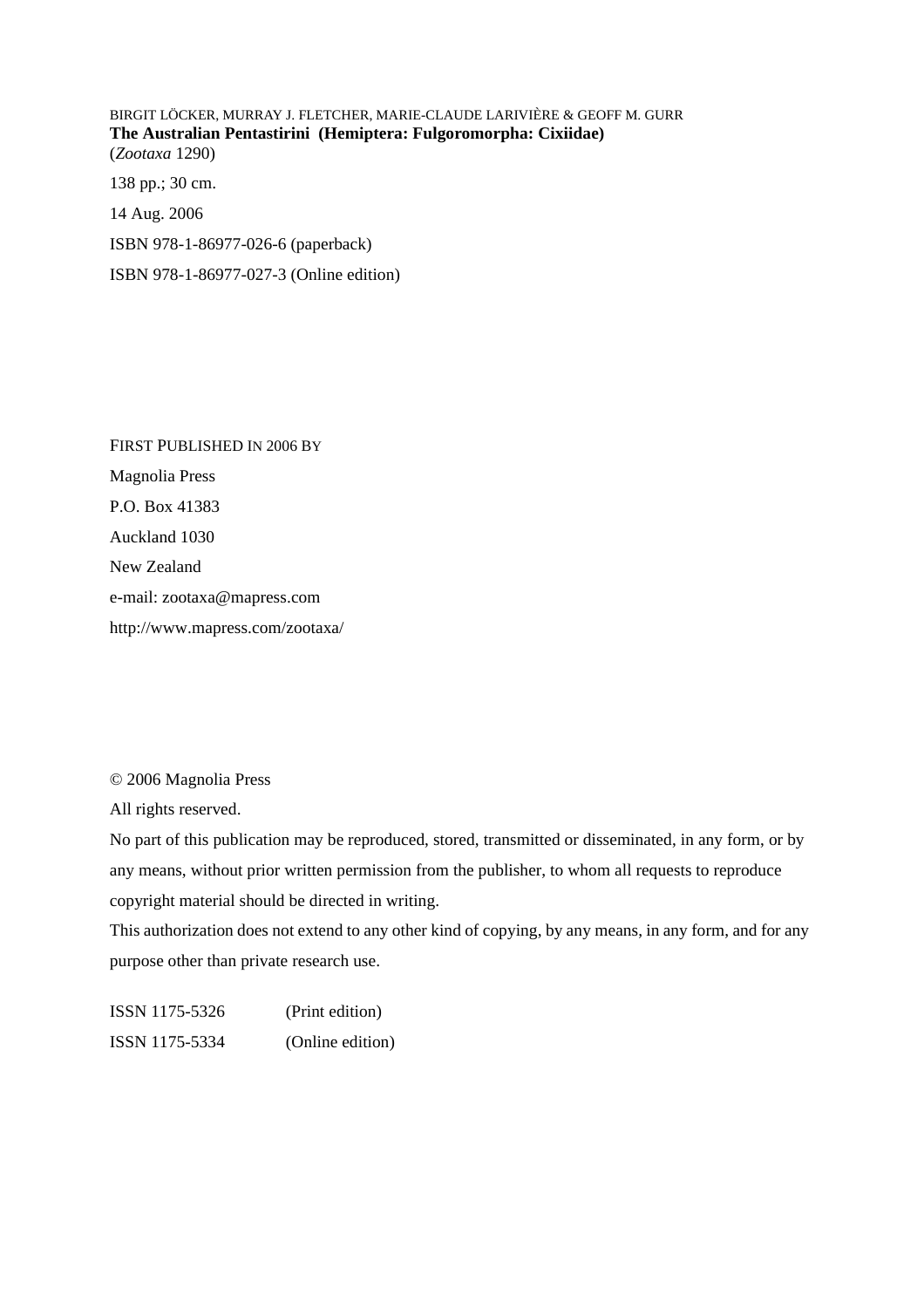

**ZOOTAXA**<br>ISSN 1175-5334 (online edition) ISSN 1175-5326 (print edition)



## **The Australian Pentastirini (Hemiptera: Fulgoromorpha: Cixiidae)**

### BIRGIT LÖCKER $^{1*}$ , MURRAY J. FLETCHER $^{1,2}$ , MARIE-CLAUDE LARIVIÈRE $^{3}$  & GEOFF M. GURR<sup>1,4</sup>

 *Pest Biology & Management Group, University of Sydney, AUSTRALIA Department of Primary Industries, Orange Agricultural Institute, AUSTRALIA Landcare Research, Auckland, NEW ZEALAND Charles Sturt University, AUSTRALIA \*Corresponding author: B. Löcker, University of Sydney, Pest Biology & Management Group, Leeds Parade, Orange, 2800 NSW, AUSTRALIA.* 

#### **Table of contents**

*Accepted by C. Schaefer: 13 Jun 2006; published: 14 Aug. 2006* 3